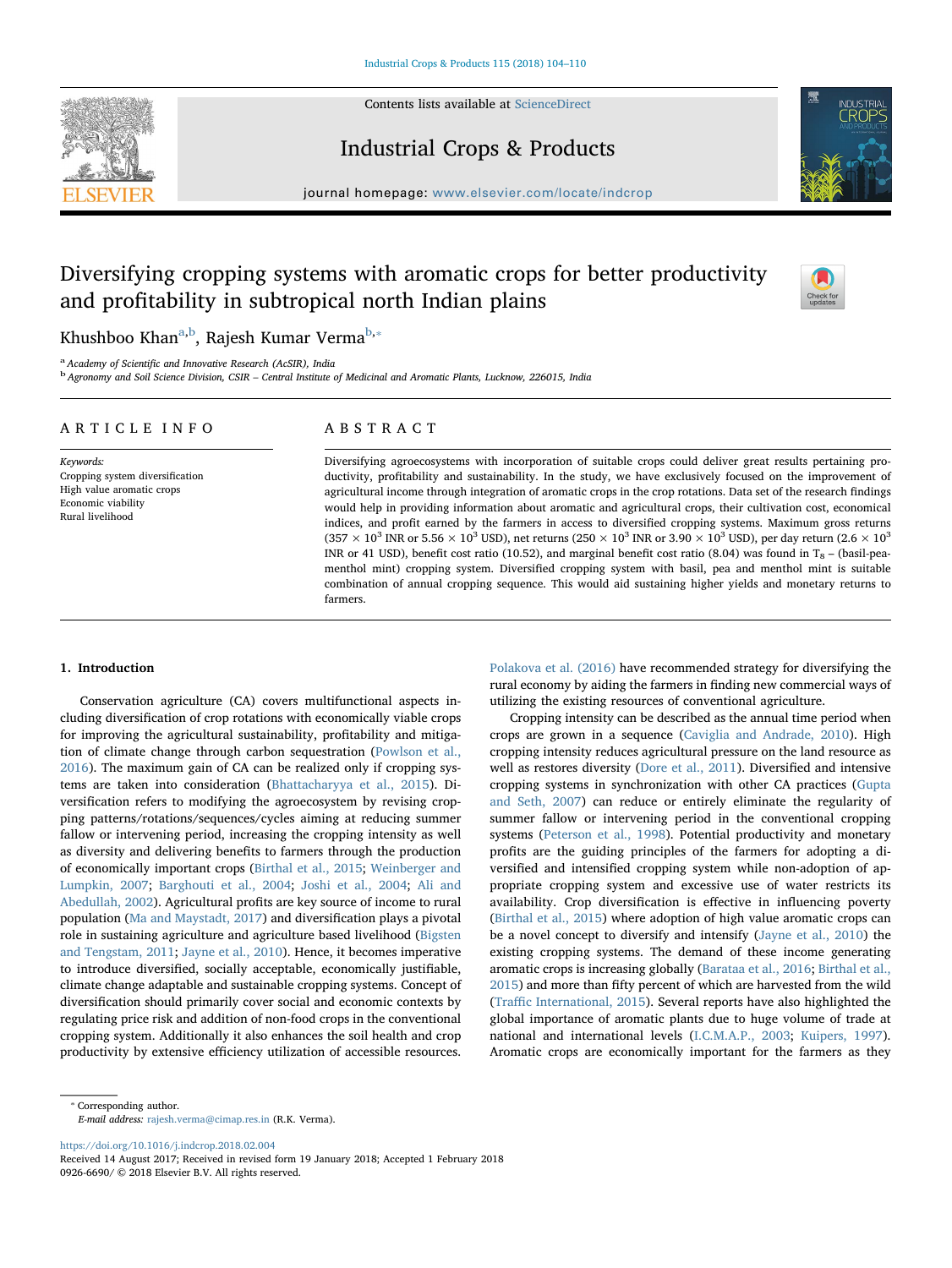provide additional monetary profits like higher net returns per unit area, low incidence of pests and diseases, improvement of degraded and marginal soils, longer shelf life of end products and foreign exchange earning potential (Rao et al., 2004, 2000; G.O.I., 2000). The economically value added product (essential oil) of aromatic crops is a necessity as its demand is increasing in the world market. Aromatic crop like basil is generally grown during the rainy season (July to October) in subtropical north Indian plains (Padalia et al., 2017; Pandey et al., 2016; Singh et al., 2010a) as a commercial alternative to conventional rice crop. Rice cultivation necessitates exhaustive resources like water, fertilizers, weed and pest management (Bhatt et al., 2016). Some regions of the subtropical north Indian plains are rain-fed and cultivation of rice is uneconomical due to its low productivity and high input cost (Bhatt et al., 2016). Moreover, due to planetary problems like global warming and climate change, there is a reduction in the rainfall period and productivity of rice in India. Basil can also be cultivated as an alternative crop in water stressed and degraded soils (Khalid, 2006; Gupta et al., 1998; Narayana, 1998). Basil apart from being a profitable and environmentally adaptable alternate to rice in the rainy season delivers agricultural sustainability.

There is a need to evaluate the alliance of cropping systems diversification and intensification through integration of aromatic crops for better crop yields, soil quality and farmer's economic returns. Thus, the present study aims to evaluate the economic profitability of the diversified traditional cropping systems with the integration of aromatic crops.

#### 2. Materials and methods

# 2.1. Details of experimental site

The experimental site was the research farm of CSIR–Central Institute of Medicinal and Aromatic Plants (CIMAP) (26.5  $^0$ N, 80.5  $^0$ E), Lucknow, Uttar Pradesh, India which is classified as a subtropical zone. The climate of the site is characterised with hot summers, fairly cool winters and with an average annual precipitation of 1000 mm, ranging from the month of July to September. The soil of experimental field was categorized as loamy sand having pH 8.1 with organic C of 3.3 g kg<sup> $-1$ </sup> soil and N, P, K as 47, 42, and  $156$  mg kg<sup>-1</sup> soil, respectively.

#### 2.2. Experimental details

A field experiment laid out in a randomized block design with three replications was conducted for four consecutive years (2012–13, 2013–14, 2014–15, and 2015–16). A field plot of each bed size of  $3 \text{ m} \times 4 \text{ m}$  (12 m<sup>2</sup>) was used for the proposed annual cropping systems and comprised a total of 8 treatments; details of which are given in Table 1.

| Table 1 |  |                                            |
|---------|--|--------------------------------------------|
|         |  | Annual cropping systems of the experiment. |

| Treatments/Cropping<br>Systems                                                                 | Rainy season<br>crop                      | Winter season<br>crops                       | Summer season<br>crops                           |
|------------------------------------------------------------------------------------------------|-------------------------------------------|----------------------------------------------|--------------------------------------------------|
| $T_1 - B - W - C$<br>$T_2 - B - W - M$<br>$T_3 - B - P - C$<br>$T4-B-P-M$<br>$T_5 - B - L - C$ | Basil<br>Basil<br>Basil<br>Basil<br>Basil | Wheat<br>Wheat<br>Potato<br>Potato<br>Lentil | Cowpea<br>Menthol mint<br>Cowpea<br>Menthol mint |
| $T_6 - B - L - M$<br>$T_7$ –B-Pe-C<br>$T_e-B-Pe-M$                                             | Basil<br>Basil<br>Basil                   | Lentil<br>Pea<br>Pea                         | Cowpea<br>Menthol mint<br>Cowpea<br>Menthol mint |

\*B – Ocimum basilicum (Basil); W – Triticum aestivum (Wheat); P – Solanum tuberosum (Potato); L – Lens culinaris (Lentil/Masur); Pe – Pisum sativum (Pea); C – Vigna unguiculata (Cowpea); M – Mentha arvensis (Menthol mint).

#### 2.3. Crop management

Details of agricultural and aromatic crops included in the proposed annual cropping systems are depicted in Table 2. Seeds of agricultural crops were procured from certified retailers, while the seeds and suckers of Ocimum basilicum L. cv. CIM-Saumya and Mentha arvensis L. cv. Kosi, respectively were procured from the gene bank of CSIR-CIMAP, Lucknow. During the cropping periods, standard agronomic procedures were performed for the cultivation of all the crops. Basil seeds and menthol mint suckers were sown on raised and flat beds, respectively. One month old seedlings of both the aromatic plants were used for transplanting in the experimental field, approximately one lakh transplants per hectare of menthol mint and sixty seven thousand transplants per hectare of basil (Aush Gyanya, CSIR-CIMAP, 2016). The fertilizers nitrogen (N), phosphorus (P) and potassium (K) were applied in the ratio of 80:60:60 (N:P:K) and the sources of N, P and K were urea, diammonium phosphate and muriate of potash, respectively. Urea (N) was applied in 3 splits, whereas, DAP (P) and MoP (K) were applied as the basal dose in each crop before sowing/planting. In the permanent beds and conservation tillage plot, manual weeding was done at regular time intervals. Each bed of the experimental plot having specific crop was irrigated as per the scheduled time and requirement. Crops were harvested at their specific harvesting time mentioned in Table 2. The agricultural crops residue and distillation waste of the aromatic crops were integrated back into the respective crop beds.

#### 2.4. Data collection

Biological yields of the agricultural crops were taken separately. Fresh herb of aromatic crops was taken for the estimation of essential oil content. Total fresh biomass and grain yields were estimated on the basis of harvest taken from  $12 \text{ m}^2$  beds. Essential oil yield was calculated on the basis of essential oil percentage and fresh biomass production.

#### 2.5. Essential oil distillation

Both the aromatic crops (basil and menthol mint) were harvested at the time mentioned in Table 2. Fresh above ground biomass (200 g per bed) was used for the extraction of essential oil through hydro-distillation in a Clevenger's hydro-distillation apparatus for 3–4 h (Clevenger, 1928).

#### 2.6. Analysis of crops economics

We evaluated the agronomical productivity and economical profitability of various combinations of crops proposed in each cropping system. Cost of cultivation included several variables which are mentioned in Table 3. Cost of key inputs and outputs were based on the standard market prices of relevant years. Total variable cost of each cropping system for four consecutive years is given in Table 5.

### 2.7. Economical indices

Economical indices aids in providing good comparison of different cropping systems in terms of monetary profits. The following economical indices were calculated for better understanding of results to assess the economic justifiability:

#### 2.7.1. Gross returns (GR)

Gross returns are the monetary returns of the grain/essential oil produced from the crops included in the cropping systems which were calculated on the basis of standard market prices. The formula of gross returns is expressed in the Eq. (1).

 $GR =$  Grain or Essential oil yield  $\times$  Respective market prices (1)